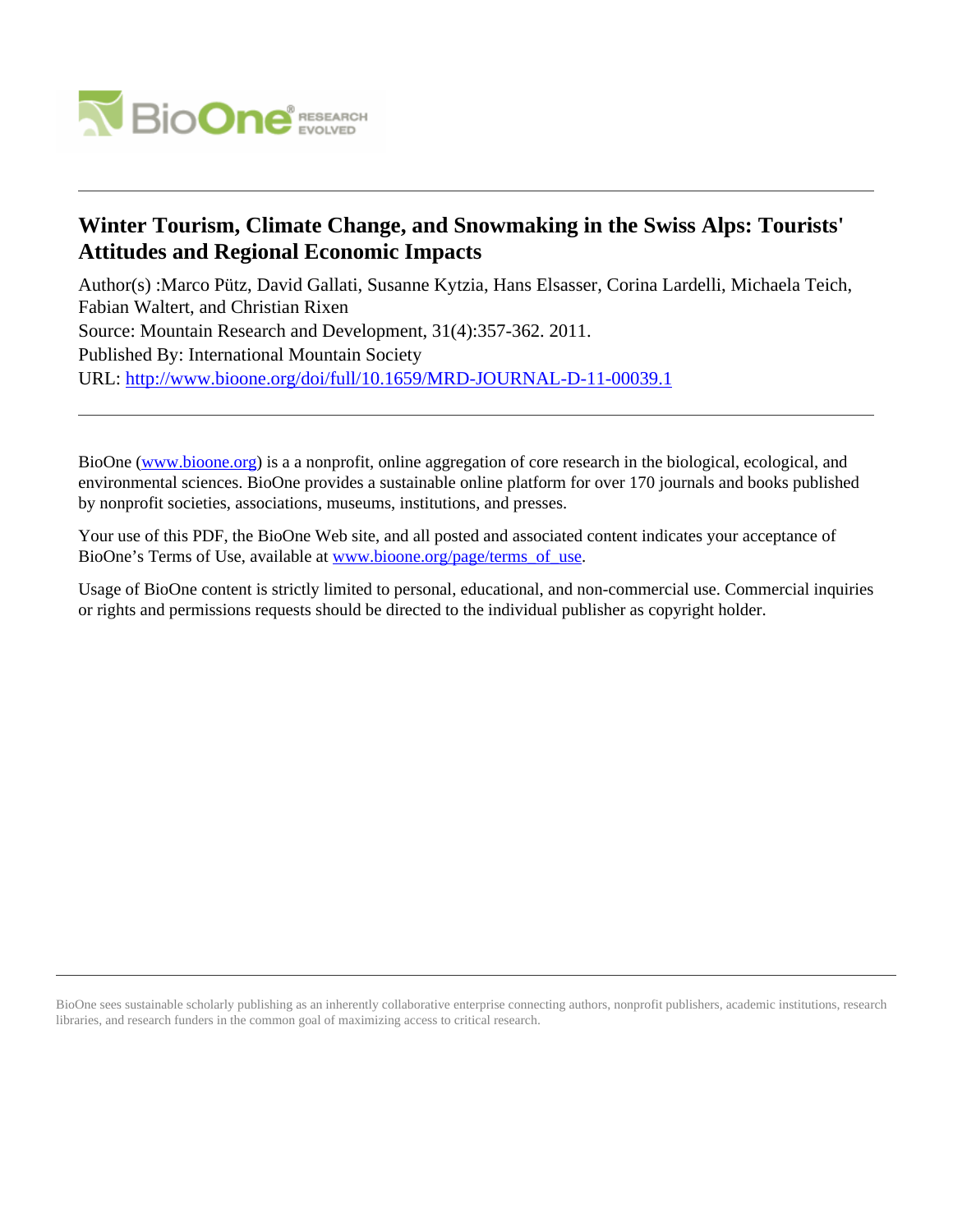#### Mountain Research and Development (MRD)

An international, peer-reviewed open access journal published by the International Mountain Society (IMS) www.mrd-journal.org

# Winter Tourism, Climate Change, and Snowmaking in the Swiss Alps: Tourists' Attitudes and Regional Economic Impacts

Marco Pütz $^{1}$ \*, David Gallati $^{1}$ , Susanne Kytzia $^{2}$ , Hans Elsasser $^{3}$ , Corina Lardelli $^{4}$ , Michaela Teich $^{4}$ , Fabian Waltert $^{4}$ , and Christian Rixen

\* Corresponding author: marco.puetz@wsl.ch

1 Swiss Federal Institute for Forest, Snow and Landscape Research WSL, Zürcherstrasse 111, 8903 Birmensdorf, Switzerland

 $^2$ University of Applied Sciences HSR, Oberseestrasse 2, 8640 Rapperswil, Switzerland

 $^3$  Department of Geography, University of Zurich, Winterthurerstrasse 190, 8057 Zurich, Switzerland

 $^4$  WSL Institute for Snow and Avalanche Research SLF, Flüelastrasse 11, 7260 Davos, Switzerland

Open access article: please credit the authors and the full source.



Technical snowmaking has become an important measure in winter tourism destinations to deal with decreasing snow reliability, seasonal weather variability, and growing customer demand. This study analyzes tourists'

attitudes toward technical snowmaking, their preferences for snow reliability, and other factors that influence destination choice. We interviewed tourists at 3 Swiss winter tourism destinations: Davos, Scuol, and Braunwald. In addition, we analyzed the impact of technical snowmaking on the regional economy in Davos with a scenario analysis based on a simplified model of the regional economy related to tourist behavior. The 3 destinations showed large regional and seasonal differences in tourists' attitudes toward technical snowmaking and the importance of factors that influence

destination choice. Generally, technical snowmaking is being increasingly accepted among tourists. It can be considered as insurance for snow reliability. In major tourist destinations that focus on skiing for winter tourism, the potential damage to mountain railways and hotels from lack of snow can be great enough to justify the costs of technical snowmaking. But snow reliability is not the most crucial factor that affects the attractiveness of destinations in general. Our results show that the European Alpine landscape and a wide choice of activities in the winter as well as the summer season are the most important factors that influence destination choice. In some cases, therefore, it may be economically reasonable to refrain from technical snowmaking and redirect investment to tourist attractions independent of snow conditions.

**Keywords:** Attitudes; artificial snow; snowmaking; ski piste; climate change; winter tourism; regional economy; Switzerland.

Peer-reviewed: July 2011 Accepted: August 2011

## Introduction

Climate change is expected to have considerable impacts on European Alpine tourism (Abegg 1996; Elsasser and Messerli 2001; Pröbstl 2006; OcCC 2007). The increasing number and intensity of natural hazards is endangering the accessibility and the infrastructure of tourism destinations. Melting glaciers are affecting the attractiveness of the Alpine landscape (OcCC 2007). Increasing winter temperatures will result in a shorter skiing season (Scott et al 2003) and a shift of the natural line of snow reliability to higher altitudes (Abegg et al 2007; Steiger 2010). Lack of snow (as in the winter 2010–2011 in most parts of the Swiss Alps), decreasing snow cover and snow depth (Laternser and Schneebeli 2003), and decreasing snow reliability could lead to smaller number of visitors and reduced revenues, and thus have severe economic impacts on winter tourism destinations in the Alpine space (Scott et al 2007; Müller

and Weber 2008; Unbehaun et al 2008). Meier (1998) estimates the annual economic losses in Swiss winter tourism due to climate change at US\$ 1.9 to 2.45 billion (with reference to an average temperature rise of  $2^{\circ}C$ , 2030–2050).

Natural snow reliability is defined by the "100-daysrule'' proposed by Witmer (1984), enhanced by Abegg (1996) and Bürki (2000), and further adopted in a recent Organisation for Economic Co-operation and Development study (Abegg et al 2007). The "100-dayrule'' states that natural snow reliability in a region is given if there is sufficient snow cover of at least 30 cm for skiing on at least 100 days between 16 December and 15 April in 7 of 10 years (Abegg 1996; Bürki 2000). A future temperature rise of  $4^{\circ}$ C by 2010 will raise the line of snow reliability from the recent altitude of 1200 m to approximately 1800 m in the Central Alps and to 2100 m in the Southern Alps (Abegg et al 2007: 34).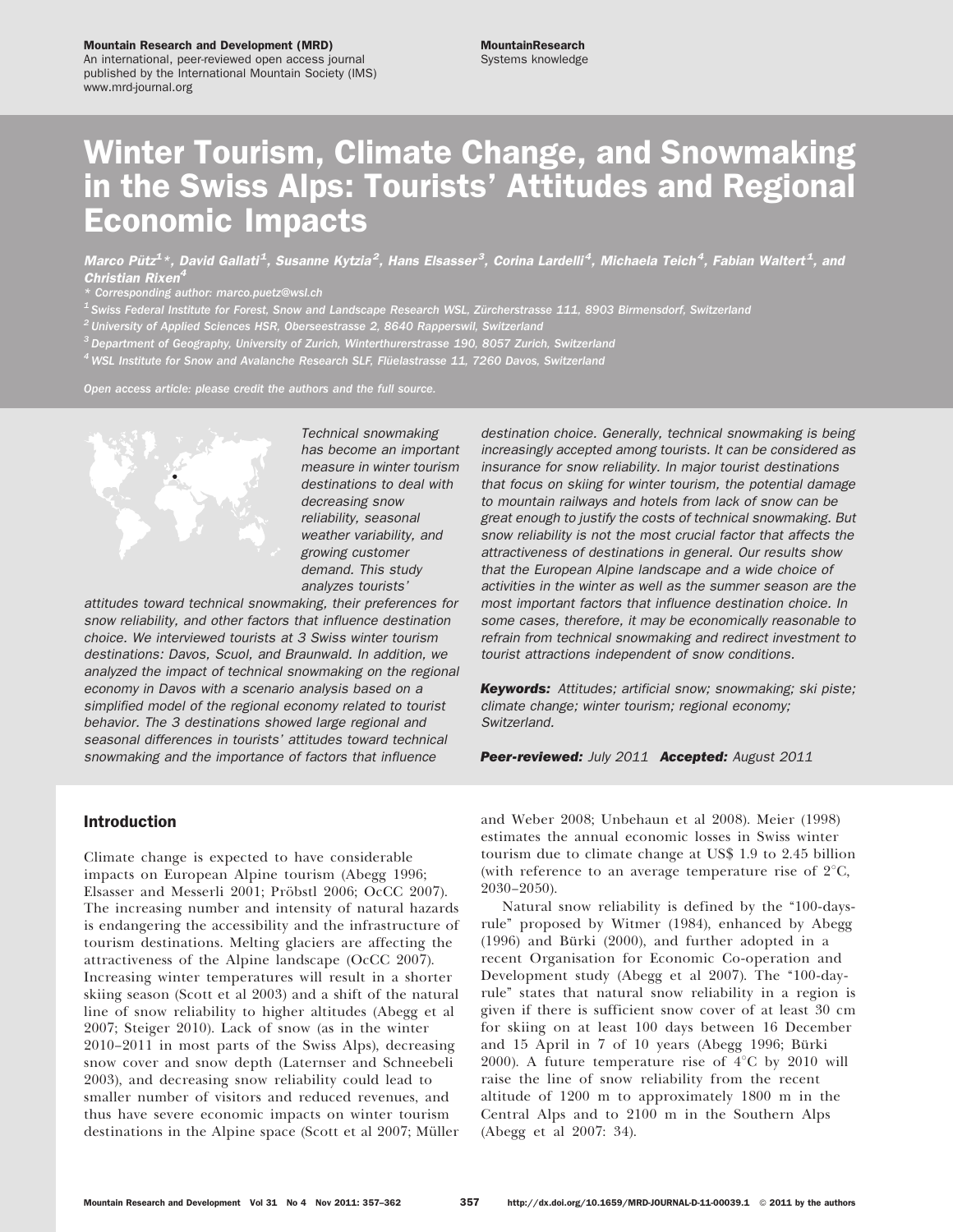

FIGURE 1 Location of the 3 study areas in the Swiss Prealps and Alps, and proximity to the Zurich metropolitan region. (Map by Marco Pütz)

One of the key strategies for dealing with decreasing snow reliability and adapting to climate change impacts in general is the production of artificial snow. The number of snowmaking plants and the area of ski piste covered with artificial snow has increased significantly in the Alps in recent years. In Switzerland, the ski piste area covered with artificial snow was tripled in just 10 years, from 2000 to 2010 (from  $\leq 10\%$  up to 33% of the total ski piste area); Austrian winter tourism destinations produce artificial snow for about 60% of their ski piste area, and, in the Italian Alps it goes up to 100% (Rixen et al 2011). However, there are numerous concerns about artificial snow and snowmaking: high levels of water and energy consumption for snowmaking (CIPRA 2004), the negative impacts of snowmaking on vegetation and soil (Keller et al 2004; Rixen et al 2008; Roux-Fouillet et al 2011), negative economic impacts on winter tourism when less visitors go to skiing destinations (Bürki and Elsasser 2000), and controversial snowmaking potential in a warmer climate with higher temperatures (Steiger and Mayer 2008).

The present article first investigates the attitudes and preferences of tourists and stakeholders concerning artificial snow and, second, the impacts of snowmaking on the regional economy in winter tourism destinations. Both topics deal with economic aspects of artificial snow but from different complementary perspectives: (1) the actor perspective, which consists of artificial snow users and stakeholders, and (2) the impact perspective, which consists of the regional economic impact of snowmaking. Accordingly, 2 research questions are addressed: (1) what are tourist and stakeholder attitudes and preferences toward artificial snow in the Swiss Alps, and (2) to what extent does snowmaking contribute to regional economic development in the Swiss Alps? The answers to these

questions help to assess the economic impacts of artificial snow and snowmaking. They also provide support for tourism planning and the development of climate change adaptation strategies in winter tourism destinations.

#### Methodology

#### Case studies

Three winter tourism destinations in the Swiss Alps were selected as case studies: Davos ( $9^{\circ}$  50" E,  $46^{\circ}$  48" N), Scuol  $(10^{\circ}$  18" E, 46° 48" N) and Braunwald (8° 59" E, 46° 56" N). These destinations are different in terms of size, altitude, climatic conditions, and tourism structures (for details see Teich et al 2007). Davos (12,500 inhabitants) features 5 ski resorts, which range from 1560 to 2844 m, provides 20% to 45% of ski slopes with snowmaking facilities, and is renowned for winter sports as well as health and congress tourism. Scuol (2400 inhabitants) has 1 ski resort, which ranges between 1250 and 2785 m, provides 30% of ski slopes with snowmaking, and is well known for its dry climate (750 mm annual precipitation,  $6^{\circ}$ C mean annual temperature), and a spa. Braunwald is the smallest case study destination, with 350 inhabitants, and 1 ski resort, which ranges between 1250 and 1904 m, and provides 3% of ski slopes with snowmaking. Braunwald is well established as a car-free and family-friendly destination, and is located close to the Zurich metropolitan region (Figure 1).

#### Tourists' attitudes toward technical snowmaking

Standardized interviews with tourists were carried out to first analyze the criteria for choosing a holiday destination and second to assess whether tourists perceive snowmaking as an appropriate adaptation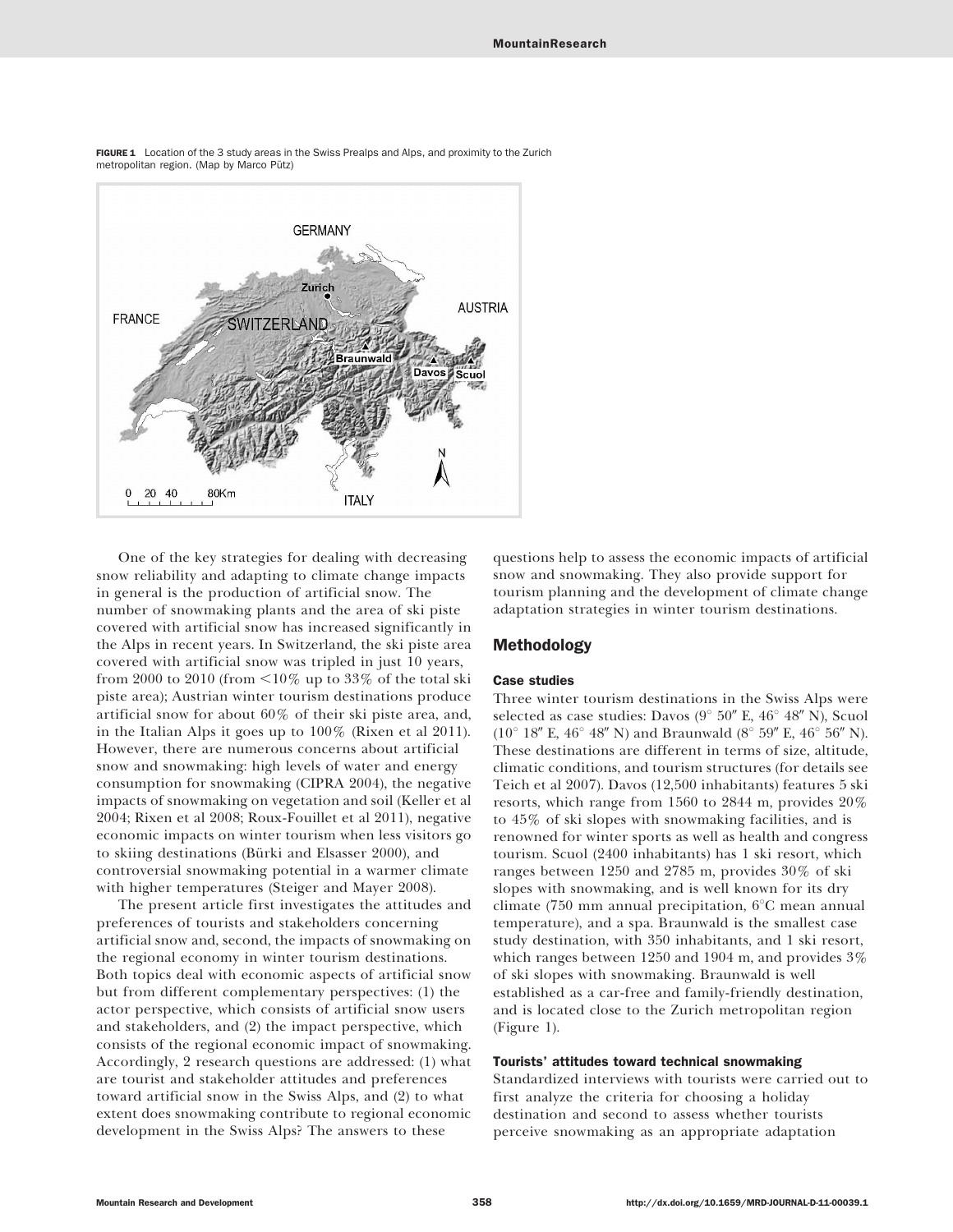strategy to deal with decreasing snow reliability. The interviews consisted of 4 parts, including open and closed questions (see Teich et al 2007 for a detailed questionnaire): (1) origin, time, and place of stay; (2) priority of attractions in the destination; (3) perception of artificial snow and attitudes toward snowmaking; and (4) demographic and socioeconomic profile of interviewee (age, job, etc). A random selection of tourists was interviewed face-to-face in the 3 tourist destinations in summer and winter 2006–2007. Survey points were located at tourism hotspots to sample a representative cross section of all tourists during 2 days per destination in summer, winter preseason, and the main season. A total number of 791 tourists were interviewed, evenly distributed across sites and dates.

In oral expert interviews with local stakeholders from mountain railway companies and public administration, current and future adaptation strategies for climate change and decreasing snow reliability were investigated. The interviews focused on 6 topics: (1) climate change and consequences for the winter sport destination, (2) expert opinion on snowmaking, (3) snowmaking facilities and resource consumption in the respective ski area, (4) financing of snowmaking, (5) snow-independent strategies for adapting to rising temperatures, and (6) collaborations among stakeholders. The topics functioned as guidelines, and the experts could expand on specific topics. Six interviews (30–90 minutes each) were carried out by using the protocol in Meuser and Nagel (2005).

#### Regional economy

To investigate the effects of snowmaking on the regional economy, we analyzed its added value for the community of Davos. The analysis was based on a scenario analysis for different cause–effect relations between snowmaking and the regional economy. We analyzed these cause–effect relations in 2 steps. We first described how snowmaking affects tourist behavior. Because no empirical evidence for this cause–effect relation was available, we developed different scenarios, which depict a number of plausible cause–effect relations for the community of Davos. The definition of these scenarios was based on expert knowledge derived from observations, interviews, and analysis of data from the mountain railways. The plausibility of the cause–effect relations is based on the literature about climate change and winter tourism (Pröbstl 2006; Steiger and Mayer 2008; Unbehaun et al 2008) and is also supported by findings from the stakeholder interviews. In the first scenario, we assumed that artificial snow is a precondition for skiing down to the valley bottom at low season (before Christmas and after March). By using this assumption, we supposed that the number of skiers on weekends rises to 30% during this period as a result of snowmaking. In the second scenario, we assumed that artificial snow is perceived as a signal of reliable snow conditions, in general, for tourists who book long term in advance. We assumed that this signal results in additional overnight stays of 10% each winter season. In the third scenario, we assumed that artificial snow can reduce risk during winter seasons when the possibilities for skiing are severely hampered by bad snow conditions. We assumed that such an event occurs every 25 years on average and can lead to a decrease of overnight stays by 30% in the year itself and in total by 30% in the following 5-year period.

We then modeled the relation between tourist behavior and factored income in the community of Davos with a combination between a regional input–output (IO) model and a model for tourist behavior. The regional IO model shows the interrelationships between industries within an economy with respect to production and the use of products and services, including imports, exports, and capital formation. The database is an IO table (IOT) for the community of Davos from 2002 (Wegmann and Kytzia 2005), which provided data on the monetary value of all products and services as well as their origin and destination within the regional economy. It was constructed by using a so-called hybrid approach, which is based on surveys and adaptations of other IOTs. Full surveys, interviews, and literature studies were carried out for mountain railways, hotels and restaurants, clinics and hospitals, the municipality, agriculture, wholesale and retail trade with food, construction, and electricity supply. These industries covered approximately 70% of all employees and 60% of the total value of production. Basic data for the remaining industries was taken from the regional IOT for Styria, Austria (Fritz et al 2003). This base matrix was chosen because the economic structure of Styria was closer to an alpine tourist region such as Davos than the structure of any other economy with an IOT available at the time of the study. Several sectors found in Styria but not in Davos were completely shifted to focus on the imports of Davos. The level of sector aggregation was found suitable, and only the transport sector was further disaggregated by means of survey data. Yet, the Styria matrix does not fully meet the desirable qualities of a basic matrix because it was derived from a national table that originated from 1995. Therefore, the methodological focus of the study was shifted from an optimal choice of the basic matrix and its regionalization to an extended sector survey, as described above.

The model for tourist behavior was based on a survey of consumer behavior in the Canton of Valais (Rütter et al 2001). It defines 12 different categories of tourists and estimates the average amount spent per day for different services, for example, accommodation, food, skiing. In our model, we assumed that these values can be used as best estimates for tourism in Davos and that they remain constant over time. We combined both models by linking the vector of final demand in the IO model with the model for tourist behavior. The combined model showed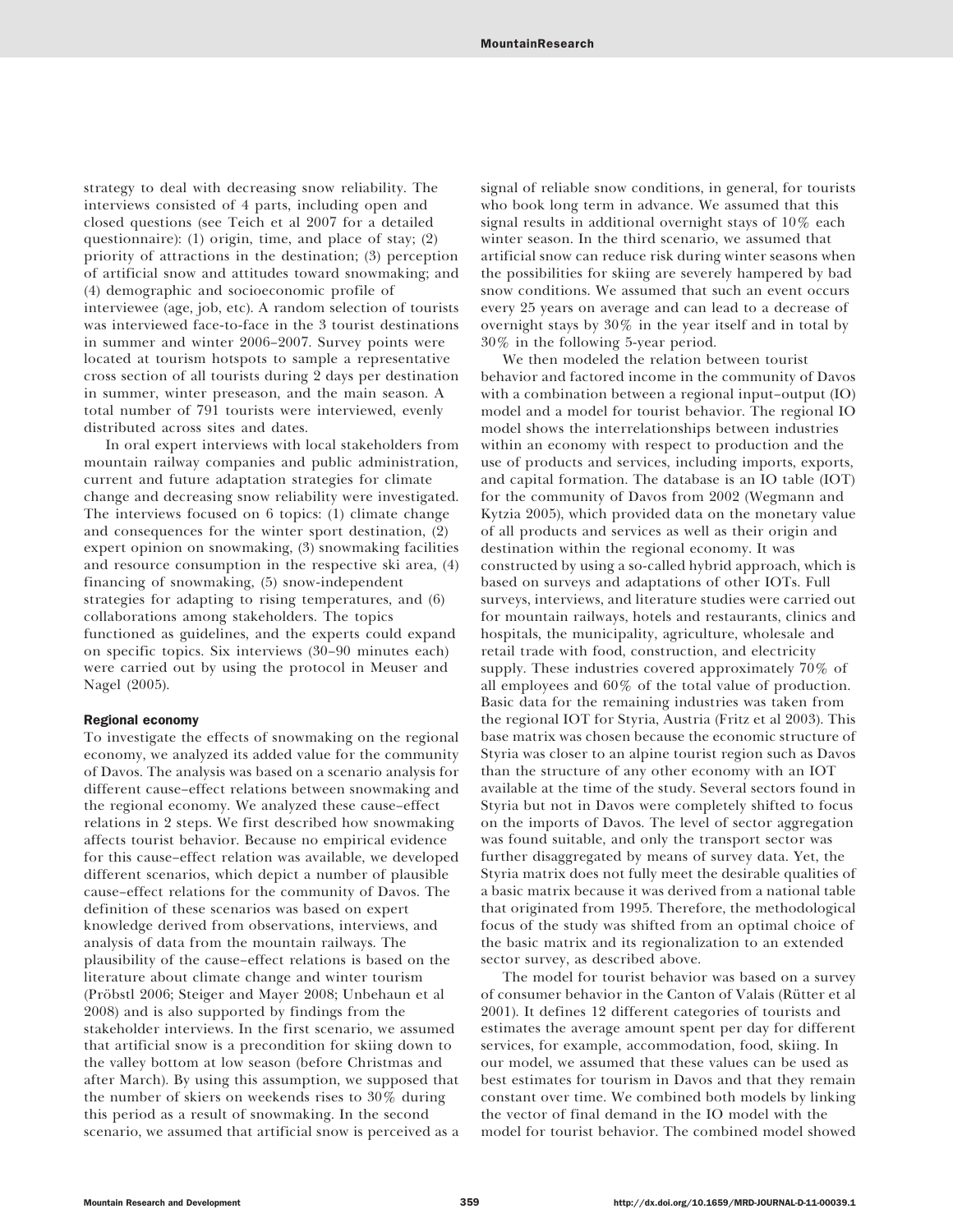how variation in the number and mix of tourists affected the factor income for Davos.

# Results and discussion

#### Tourists' attitudes and preferences

More summer tourists opposed than supported artificial snow (40% versus 33%). Although this finding holds for all 3 destinations, the difference in the frequency of opponents and supporters was not statistically significant. The most common arguments against snowmaking were ecological reasons and the use of resources. A significant majority of winter tourists, however, supported snowmaking in Davos (56% versus 33%, significance at  $P < 0.01$ ) and Scuol (54% versus 34%,  $P < 0.01$ ) but not in Braunwald (35% versus  $54\%, P < 0.05$ ). Overall, winter tourists tend to support artificial snow (49% versus 40%,  $P < 0.05$ ). The most common arguments for snowmaking were the quality of the ski pistes, the necessity for climatic reasons, and economic reasons. Interestingly, 57% of skiers were opposed to artificial snow in 1990 (Studer and Christoffel 1990).

When asked for the main reason why a destination was chosen, tourists in Braunwald named the tranquility, the beauty of the landscape, and the fact that Braunwald was car free and family friendly. In Scuol, the landscape, the nice weather, and winter sport opportunities were mentioned. In Davos, skiing, other outdoor activities, and infrastructure were the main reasons.

The open question about reasons to choose a destination was answered by good snow conditions in only 3% of the cases. However, when asked in a closed question how important reliable snow conditions were in the choice of destination, 88% of the tourists considered this to be very important. This result indicates that most tourists probably took reliable snow conditions for granted. At least one quarter of the tourists (up to 40% in winter season) could be identified as potential dropouts, who would avoid the chosen destination in the event of poor snow conditions.

The highly mixed responses of tourists demonstrated clearly that a diversification in tourism is an advisable strategy to meet increasing economic competition and less reliable snow conditions (Bürki and Elsasser 2000; Probstl et al 2008). Many tourists appreciate that, for instance, Braunwald offers family-friendly tourism and a beautiful landscape. Here, snow reliability is not the most important factor in tourism. Most destinations, therefore, are probably best advised to preserve and enhance their summer landscape beauty and to rely not only on intensifying winter tourism (Müller and Weber 2008). Nevertheless, snowmaking might be an option in destinations such as Davos for instance, with higher altitudes, higher snow reliability, and a stronger focus on winter sports. Congruently, the local stakeholders in our study regions reflected our findings on tourist

perception. On the one hand, the stakeholders clearly stated that the mountain railway companies were the "motor" of a destination that enabled winter sports and were the basis of the large economic sector of winter tourism. On the other hand, stakeholders at all destinations realized that summer tourism is and will become more important and that diversification in tourism will probably be crucial to make a destination stand out from other destinations and be able to compete.

#### Regional economy

The analysis of the regional added value demonstrated the central role of the tourism sector for the economy of Davos: 40% of the aggregate demand was generated by tourism. Winter tourism contributed 26% to aggregate income, and mountain railways generated 5% of the total aggregate income. Our calculations showed that losses of up to 10% of the regional factor income in the community of Davos (approximately US\$ 67 million) could be prevented by snowmaking in winters with poor snow conditions. The mountain railways and the hotel and restaurant industry would profit most from preventing losses. The 3 scenarios contributed equally to this overall effect by approximately 3% for each scenario (Table 1).

These results are significantly influenced by uncertainties in the estimation of the parameter values in the IO model, the model of tourist behavior, and scenario definition. It is very difficult to assess these uncertainties in a meaningful and systematic way, because different methods were used for parameter estimation, ranging from surveys (IO model) to "informed guesses" (scenario definitions). Uncertainties in scenario definition are most significant for the results of this analysis and are hardest to qualify. Uncertainties in the combined model for the regional economy are smaller because it was possible to validate model results with survey data. Uncertainties in assumptions about tourist behavior, however, have a greater impact on the results of the study than uncertainties in IO coefficients.

These numbers represent an estimate of the potential economic damage in a tourist destination focused on skiing in winter tourism. The estimate of the potential economic damage varies, depending on the size of the destination and the importance of snow-related winter sports. Therefore, the potential economic damage is greater in Davos than in Braunwald. Yet the risk related to this potential damage also depends on the probability of insufficient snow cover, which is much higher in resorts with low altitude (such as Braunwald). Thus, destinations at low altitudes may face a higher risk to their tourist industries due to insufficient snow conditions. Yet the results of our study show that technical snowmaking is not the only strategy for meeting such risks.

The outputs from the model scenarios can only estimate the economic role of snowmaking for the total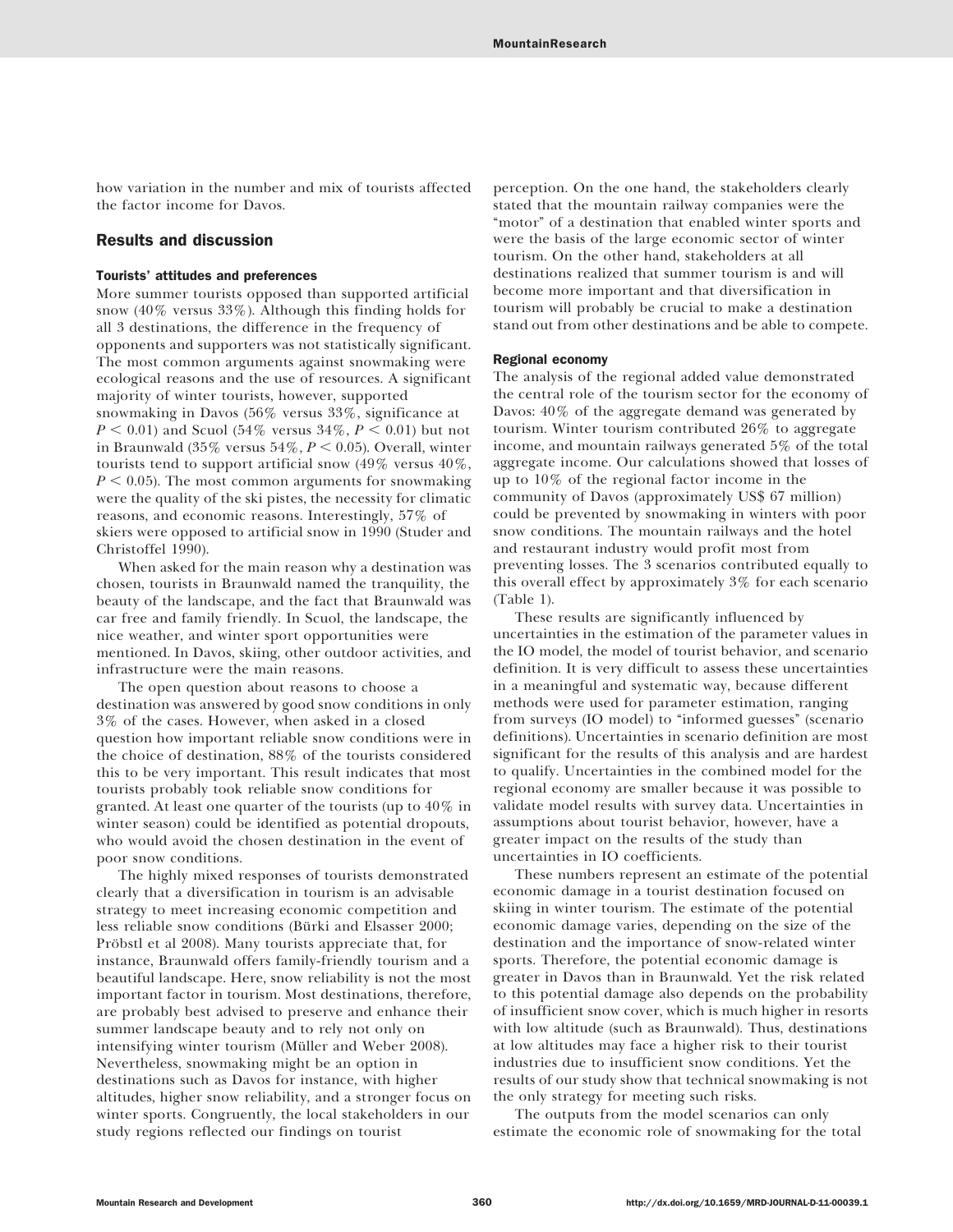|                                       | <b>Scenario 1: Skiing</b><br>to valley bottom              | <b>Scenario 2: Signal for</b><br>reliable snow condition | <b>Scenario 3: Risk reduction</b><br>for winters with no snow |
|---------------------------------------|------------------------------------------------------------|----------------------------------------------------------|---------------------------------------------------------------|
|                                       | Change in regional factor income (% of the values of 2002) |                                                          |                                                               |
| <b>Agriculture and forestry</b>       | 0.7                                                        | 0.8                                                      | 0.9                                                           |
| <b>Manufacturing and construction</b> | 1.3                                                        | 1.5                                                      | 1.7                                                           |
| <b>Wholesale trade</b>                | 1.7                                                        | 2.0                                                      | 2.2                                                           |
| <b>Retail trade</b>                   | 2.8                                                        | 3.2                                                      | 3.5                                                           |
| <b>Hotels and restaurants</b>         | 9.7                                                        | 11.1                                                     | 12.3                                                          |
| <b>Land transport</b>                 | 5.2                                                        | 6.0                                                      | 6.6                                                           |
| <b>Mountain railways</b>              | 13.4                                                       | 15.5                                                     | 17.0                                                          |
| <b>Other services</b>                 | 5.3                                                        | 6.1                                                      | 6.7                                                           |
| <b>Education</b>                      | 2.0                                                        | 2.3                                                      | 2.5                                                           |
| <b>Health and social works</b>        | 0.6                                                        | 0.7                                                      | 0.7                                                           |
| <b>Total</b>                          | 2.8                                                        | 3.3                                                      | 3.6                                                           |

TABLE 1 Results of scenario analysis for changes in regional factor income (as a percentage of the values of 2002).

aggregate income because artificial snow represents only one of several important factors in winter tourism. However, artificial snow is the one factor that can currently guarantee reliable snow conditions for winter sports and, therefore, can prevent potential losses in aggregate income in winters with poor snow conditions. The calculations of potential losses in income are only valid based on today's economic numbers, and it is uncertain whether winter tourists would still visit destinations if they could only or mostly ski on artificial snow (Pröbstl 2006; Müller and Weber 2008). At least in the short term, however, it seems that Davos could be a winner in years with generally poor snow conditions: during the poor winter 2006–2007, the income of Swiss Mountain railways decreased by 5%, but Davos actually had no reduction in tourist numbers (see also Bürki and Elsasser 2000; Pröbstl et al 2008).

### Conclusions and implications

Our results show the importance of a profound sitespecific understanding of visitor attitudes and preferences in developing a competitive tourism strategy. Tourists and stakeholders perceived the snow reliability of a tourist destination as very important but also acknowledged qualities of destinations that are not associated with snow conditions. This clearly indicates a need for more research on the demand side. Further research must focus on the motives for choosing a destination and particularly on the role of environmental or climate concerns in the destination choice. There also is a need for more empirical studies to compare tourist's attitudes and preferences for artificial snow among

different resorts and to monitor the change of tourist's attitudes and preferences. Snowmaking, as the current response of winter tourism resorts, has to be evaluated in terms of costs and benefits, long-term impacts, and sustainability (Pickering and Buckley 2010).

Attitudes toward artificial snow and snowmaking are coherent, with the visitor structure being an important driving factor. The seasonal differences in acceptance can be ascribed to the various portions of interviewees who engaged in skiing; 68% of interviewed persons in the summer were used to skiing during winter, and 88% of interviewees skied in winter. There was a significant correlation between a positive attitude toward artificial snow and engagement in skiing. Further, skiing was a crucial factor in destination choice for visitors in Davos and Scuol during winter. The requirements for skiing infrastructure were accordingly high, showing a positive impact on the acceptance on artificial snow. However, in Braunwald, where the original offerings were more important than developed tourism infrastructure, acceptance was low.

Compared with older studies (Studer and Christoffel 1990; Bürki 2000), overall acceptance increased in the 1990s. Although 36% of interviewed skiers in the study by Studer and Christoffel (1990) supported the adoption of snowmaking, on average 51% did so in the present study. In the study by Bürki (2000),  $46\%$  of skiers considered snowmaking important. The increasing acceptance implicates familiarization with widespread snowmaking and the related advantages in tolerating snowmaking as a certain necessity for the economic survival of peripheral regions in the context of climate change and international competition. Interviewees seldom stated